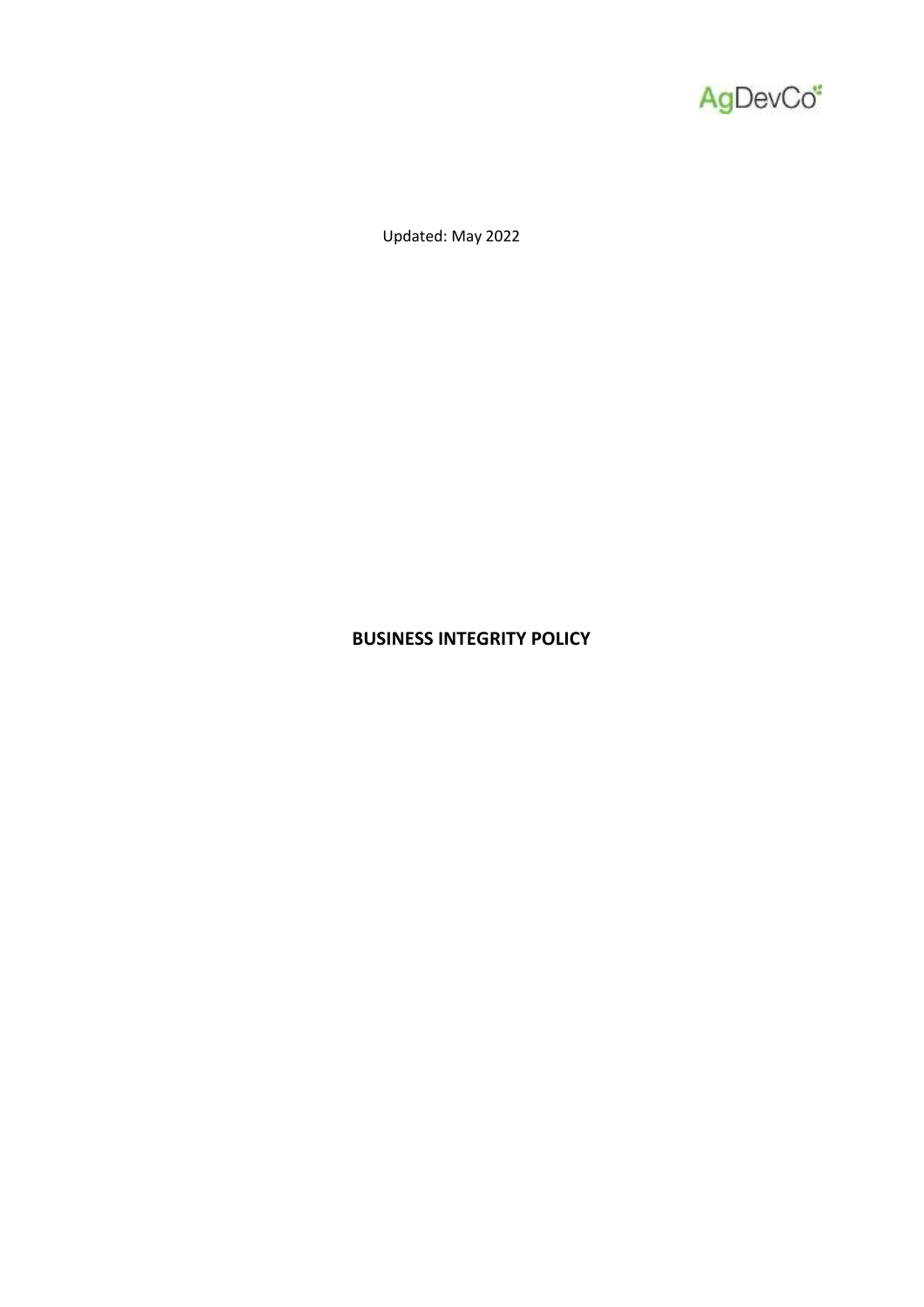# **A. INTRODUCTION**

*AgDevCo is committed to conducting its business with integrity in an honest and ethical manner. AgDevCo has zero tolerance of bribery, corruption, fraud, the facilitation of tax evasion and other unethical behaviour, whether under UK law or the law of any other country in which it operates. Such practices are contrary to fundamental values of integrity, transparency and accountability, and undermine organisational effectiveness. AgDevCo is committed to acting professionally, fairly and with integrity in all its business dealings and relationships wherever it operates and implementing and enforcing effective systems to counter any such unethical practices.*

### **1. Purpose and Scope**

This Policy applies to AgDevCo and its group and affiliates (collectively, "**AgDevCo**"), as well as to AgDevCo's directors, officers, employees, and other workers (including agents, consultants, contractors, trainees, seconded staff, homeworkers, casual workers, agency staff, volunteers and interns, wherever they are located and regardless of whether they are working part-time or full-time for AgDevCo) (collectively, "**AgDevCo Representatives**" or "**Representatives**").

## **2. Breaches of this Policy**

Compliance with the policies and procedures set forth in this Policy is mandatory. Violations will result in disciplinary action, which may include termination of employment or contract for misconduct or gross misconduct. AgDevCo may terminate its relationship with investees or other individuals or organisations it contracts with if they breach this Policy. Violation of this Policy can also lead to civil and criminal penalties, including fines or imprisonment for the individuals involved. The individuals and entities to whom this Policy applies should therefore familiarise themselves with the Policy, and seek advice from AgDevCo's Legal Department if any questions arise. They also should report any suspected violations of this Policy to the General Counsel and/or Finance Director or pursuant to AgDevCo's Whistleblowing Policy, which is available on AgDevCo's website and on the staff intranet.

# **B. ANTI-BRIBERY AND CORRUPTION**

### **1. Policy Statement**

Because AgDevCo operates in a number of countries, AgDevCo and its Representatives are subject to various anti-bribery laws, including the UK Bribery Act 2010, the US Foreign Corrupt Practices Act 1977, and the local anti-corruption laws in each of the countries in which AgDevCo operates (the "**Anti-Bribery Laws**"). AgDevCo and its Representatives must comply with all Anti-Bribery Laws at alltimes. AgDevCo is also committed under its funding arrangements with British International Investment ("**BII**") and the Norwegian Investment Fund for Developing Countries ("**Norfund**") to comply with BII's [Code of Responsible Investing.](https://toolkit.bii.co.uk/wp-content/uploads/2018/10/Code_of_Responsible_Investing_March_2017_UPDATE3-1.pdf)

Taken together, the Anti-Bribery Laws prohibit AgDevCo and its Representatives from:

▶ offering, promising, giving or authorising any payment or other benefit to a Public Official<sup>1</sup> to obtain or retain business or secure some other business-related advantage;

<sup>1</sup>The term "Public Official" includes elected or appointed officials at all levels of government, as well as anyone who is employed by a national, regional or local government, or a government-owned or controlled entity (*e.g.* a state owned enterprise); employees of international public organisations (*e.g.* the United Nations, the World Bank, and other international development agencies); and political parties, political party officials, and candidates for public office.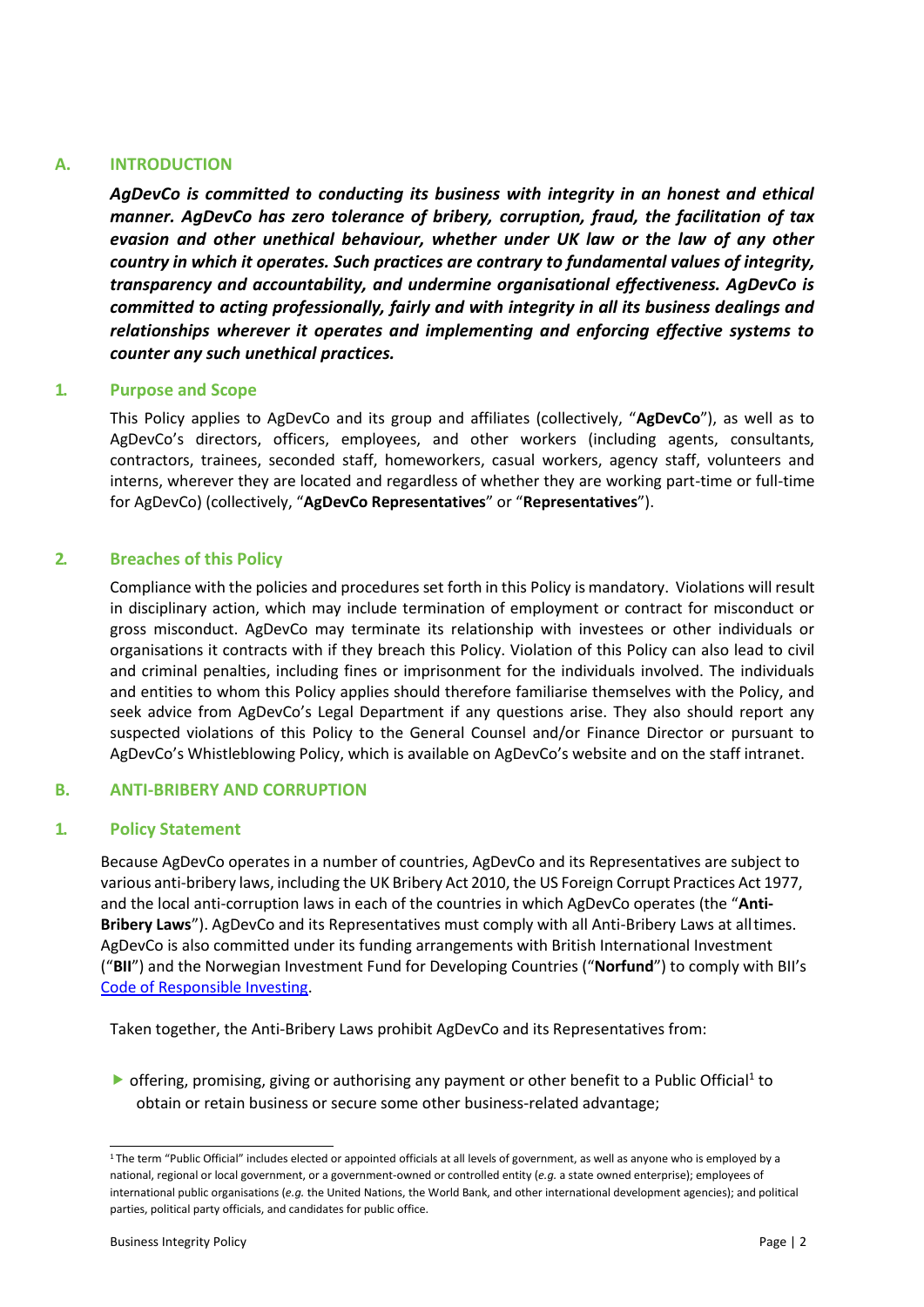- offering, promising, giving or authorising any payment, financial advantage or other benefit to an individual in the private sector that is intended to cause that person to violate their duty of loyalty to their employer; and
- soliciting or accepting any payment or other benefit that is intended or thought likely to affect the duty of loyalty that AgDevCo Representatives owe to AgDevCo.

In practical terms, a financial advantage or other benefit is likely to include cash or cash equivalent, gifts, meals, entertainment, services, loans, preferential treatment, discounts, or anything else of value.

The Anti-Bribery Laws prohibit more than monetary payments. Offering, promising, giving or authorising the transfer of any benefit or advantage for an improper purpose is prohibited to the same extent as offering, promising, giving or authorising a monetary payment for an improper purpose. Even providing hospitality or entertainment may be held to violate the Anti-Bribery Laws if the hospitality or entertainment is deemed to have been excessive, thereby suggesting that it was offered or provided for a prohibited purpose or was likely to have a prohibited effect on the recipient. The timing of the bribe is irrelevant and payments made after the relevant event will still be caught, as will bribes that are given or received unknowingly.

AgDevCo Representatives must therefore take care to ensure that offers, promises or benefits given on AgDevCo's behalf do not have an improper purpose, are not likely to have an improper effect, and could not otherwise reasonably be construed as having such a purpose or effect.

AgDevCo can incur severe administrative, civil and criminal penalties if it is found to have offered, accepted or benefited from a bribe. Individual AgDevCo Representatives can also incur severe civil and criminal penalties, including fines and imprisonment, if they are found to have offered, accepted or benefited from bribes. Connivance or complicity in bribery, or wilful blindness to bribery, can lead to similar penalties.

# **2. Facilitation Payments**

A facilitation payment is a small payment that is made to speed up a routine, non-discretionary government action, such as processing a visa, securing a mail service, or connecting utilities. Facilitation payments are illegal in almost every country in which they might be made, are illegal under the UK Bribery Act 2010 and may expose AgDevCo and its Representatives to a risk of prosecution. They are therefore prohibited.

The prohibition does not apply to modest and customary tips that are given to service employees in state-owned establishments, such as porters in state-owned hotels or servers in state-owned restaurants.

In situations in which an AgDevCo Representative is faced with a serious medical or safety emergency — for example, where urgent medical attention would not be provided, or a Representative would face a risk of physical violence, unless a facilitation payment was made – there may be a defence in respect of making such facilitation payment. An AgDevCo Representative who is faced with such an emergency must either seek prior approval from the General Counsel, or, in circumstances where seeking prior approval is deemed impossible or impractical, record the details of any such payment and submit that information in writing to the General Counsel within 48 hours of the payment being made. Any such payments should be accurately recorded as facilitation payments in AgDevCo's books and records.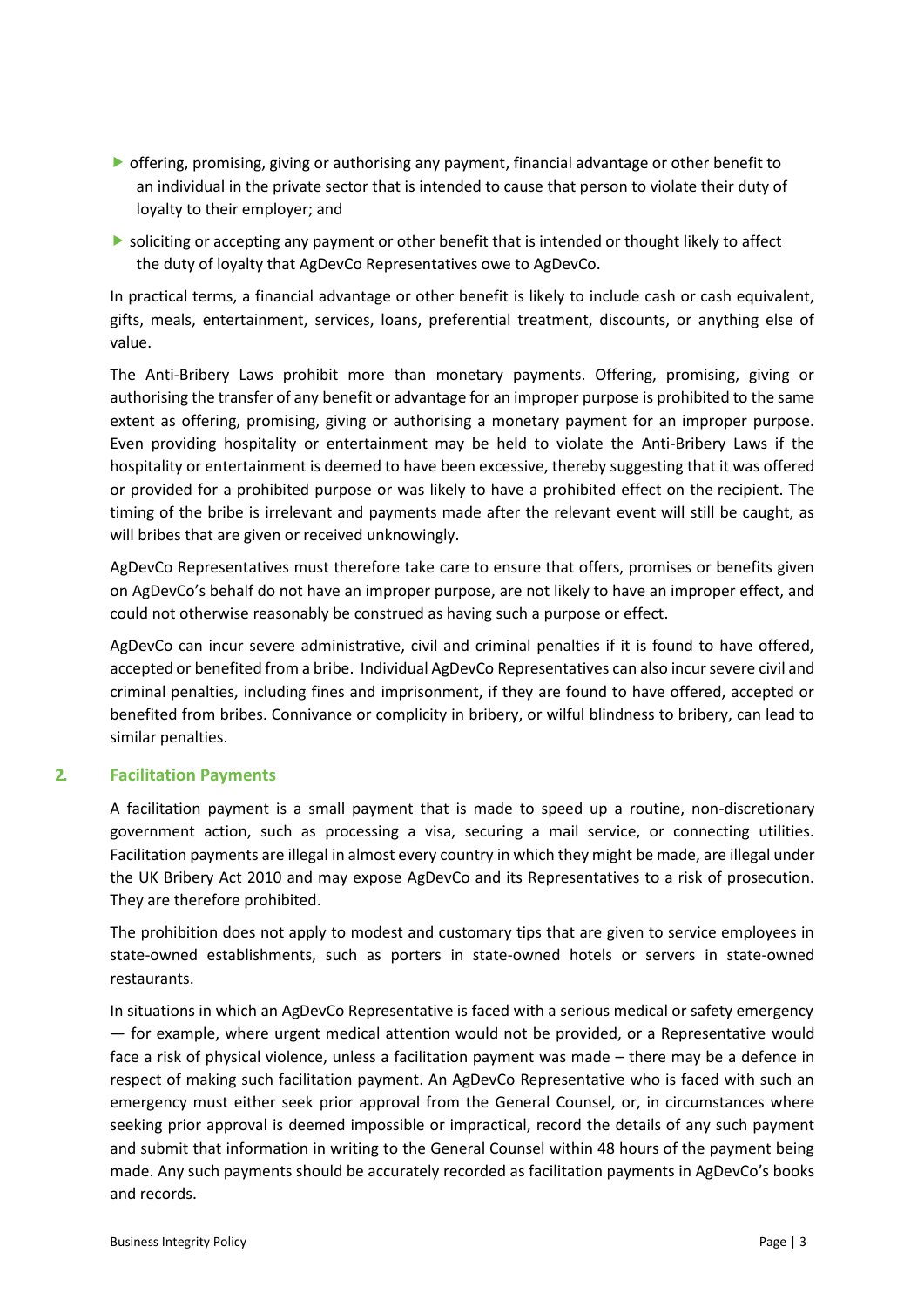## **3. Interactions with Public Officials**

The Anti-Bribery Laws generally permit AgDevCo to pay the reasonable travel, lodging and related expenses of Public Officials when the travel serves a legitimate business purpose, such as showcasing an AgDevCo project.

Before agreeing to pay such expenses, the AgDevCo Representative who has responsibility for the Public Official's arrangements should submit a payment request to the General Counsel. Written approval of the arrangement must also be obtained from the Public Official's public employer.

Whenever possible, AgDevCo should pay providers (such as hotels or airlines) directly for any travel, lodging and related expenses of Public Officials. Any exception to this requirement must be approved in advance by the General Counsel. Receipts must always be obtained.

Whenever prior approval has been provided, AgDevCo may only reimburse the Public Official for reasonable travel, lodging and related expenses if the expenses are supported by original receipts (not copies). This requirement applies even if the travel or lodging has been arranged by a third party such as a travel agent. If original receipts are not provided, copy receipts may be accepted with the approval of the General Counsel.

Records must be kept of any travel, lodging or related expenses of a Public Official that have been paid for or reimbursed by AgDevCo. These records must include the original receipts, and describe accurately and in reasonable detail why AgDevCo agreed to cover such expenses.

In addition to the procedural requirements above, payments for the travel, lodging or related travel expenses of a Public Official must not:

- (save with General Counsel's approval) be for a class of travel or lodging that is more expensive than would be permitted for an AgDevCo Representative holding a comparable position within AgDevCo;
- **Cover any persons other than the Public Official (such as family members or friends);**
- include additional side trips or extra days of travel or lodging that are not directly related to the business purpose justifying the travel (unless the side trips or extra days are at the Public Official's own expense and result in no additional cost to AgDevCo).

*Per diem* payments to Public Officials are not permitted, save to the extent these are in accordance with the published regulations of the Public Official's employer, a receipt is obtained, and a record kept.

# **4. Gifts, Hospitality and Other Business Courtesies**

AgDevCo Representatives may only give gifts, or provide hospitality or other business courtesy, on behalf of AgDevCo if the gift, hospitality or business courtesy is:

- legal under local law;
- $\triangleright$  in accordance with local business or other custom;
- *de minimis in value;*
- not designed to influence or obligate the recipient;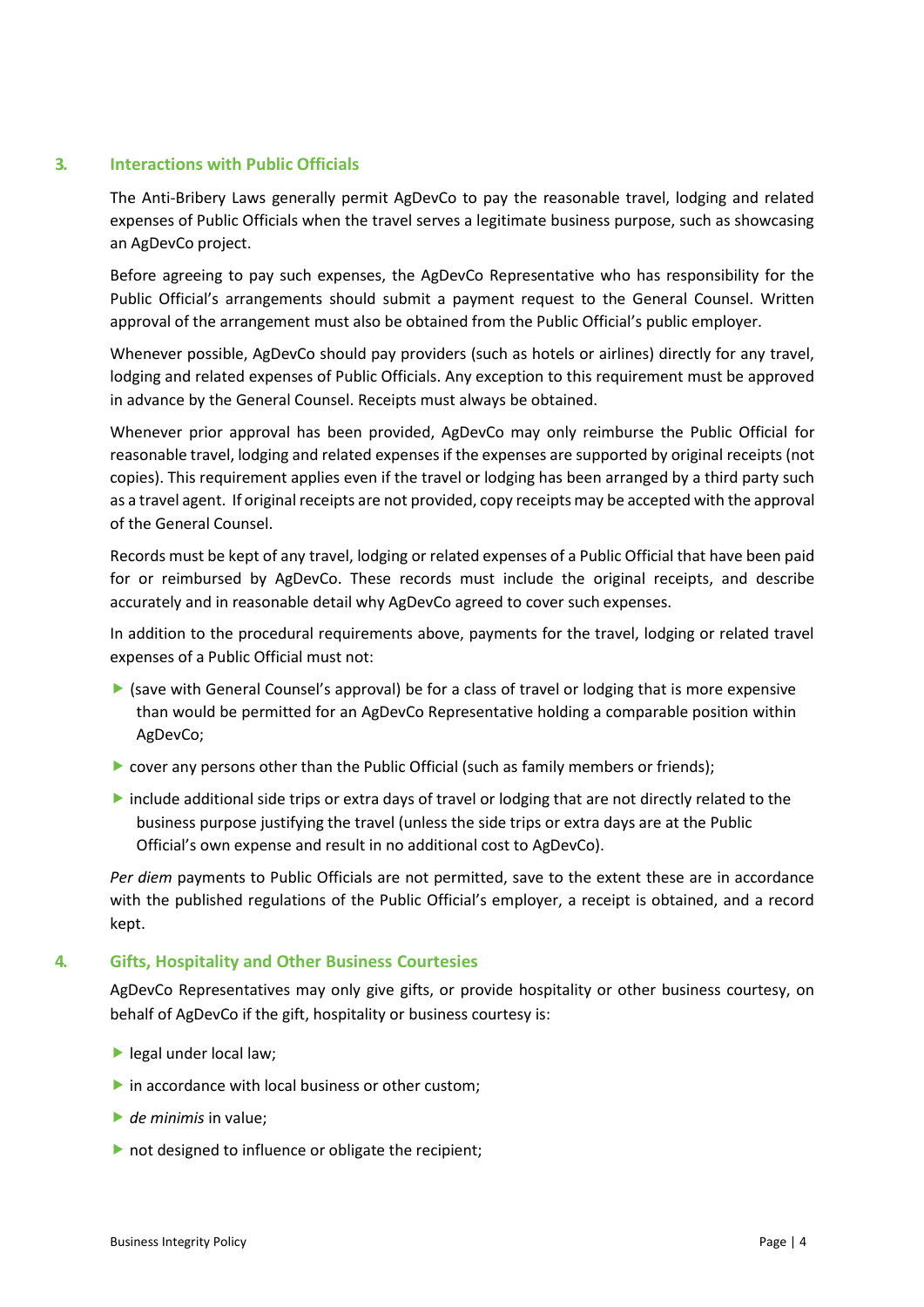- ▶ infrequent;
- **•** appropriate for the occasion; and
- of a nature that would not embarrass AgDevCo if publicly disclosed.

No gift, hospitality or business courtesy, no matter how small, may be provided if the gift could reasonably be expected to affect the outcome of a government decision or business transaction, confer any other advantage on AgDevCo, or otherwise create the appearance of impropriety.

No AgDevCo Representative may give to any recipient:

- **S** gifts worth more than USD 50.00 each, and USD 200.00 in the aggregate over a one-year period. Gifts of cash or cash equivalents (such as gift certificates or securities) are prohibited under all circumstances; or
- hospitality or other business courtesies worth more than USD 50.00 per event, and USD 200.00 in the aggregate over a one-year period.

AgDevCo Representatives are prohibited from:

- **•** accepting or receiving any gift, hospitality or other business courtesies that could influence, or be perceived to influence, their business decisions on behalf of AgDevCo, or place them in a position to derive a direct or indirect benefit from a party having business dealings with AgDevCo; or
- **Exercise 3** accepting any gifts, hospitality or other business courtesies in any event with a value in excess of USD 50.00. If any gift, hospitality or other business courtesy with a value greater than USD 50.00 is received, the recipient must report the gift, hospitality or other business courtesy to the General Counsel immediately who will determine whether the gift should be returned, or whether the individual or entity that provided the hospitality or other business courtesy should be reimbursed for the expense.

All gifts or hospitality offered to an AgDevCo Representative (irrespective of value) must be reported to the General Counsel, and noted in the AgDevCo register of gifts/hospitality and charitable donations which is maintained by the General Counsel.

AgDevCo Representatives must submit all expense claims relating to hospitality, gifts or payments to third parties in accordance with AgDevCo's travel and expenses policy and record the reason for expenditure.

AgDevCo Representatives may never ask for or solicit gifts, hospitality or other business courtesies from individuals or entities doing business, or seeking to do business, with AgDevCo. Unsolicited gifts, hospitality and business courtesies, including meals and entertainment, are typically acceptable if they are:

- legal under local law;
- $\triangleright$  in accordance with local business or other custom;
- *de minimis* in value;
- **h**infrequent;
- not designed to influence or obligate;
- **appropriate for the occasion; and**
- of a nature that would not embarrass AgDevCo if publicly disclosed.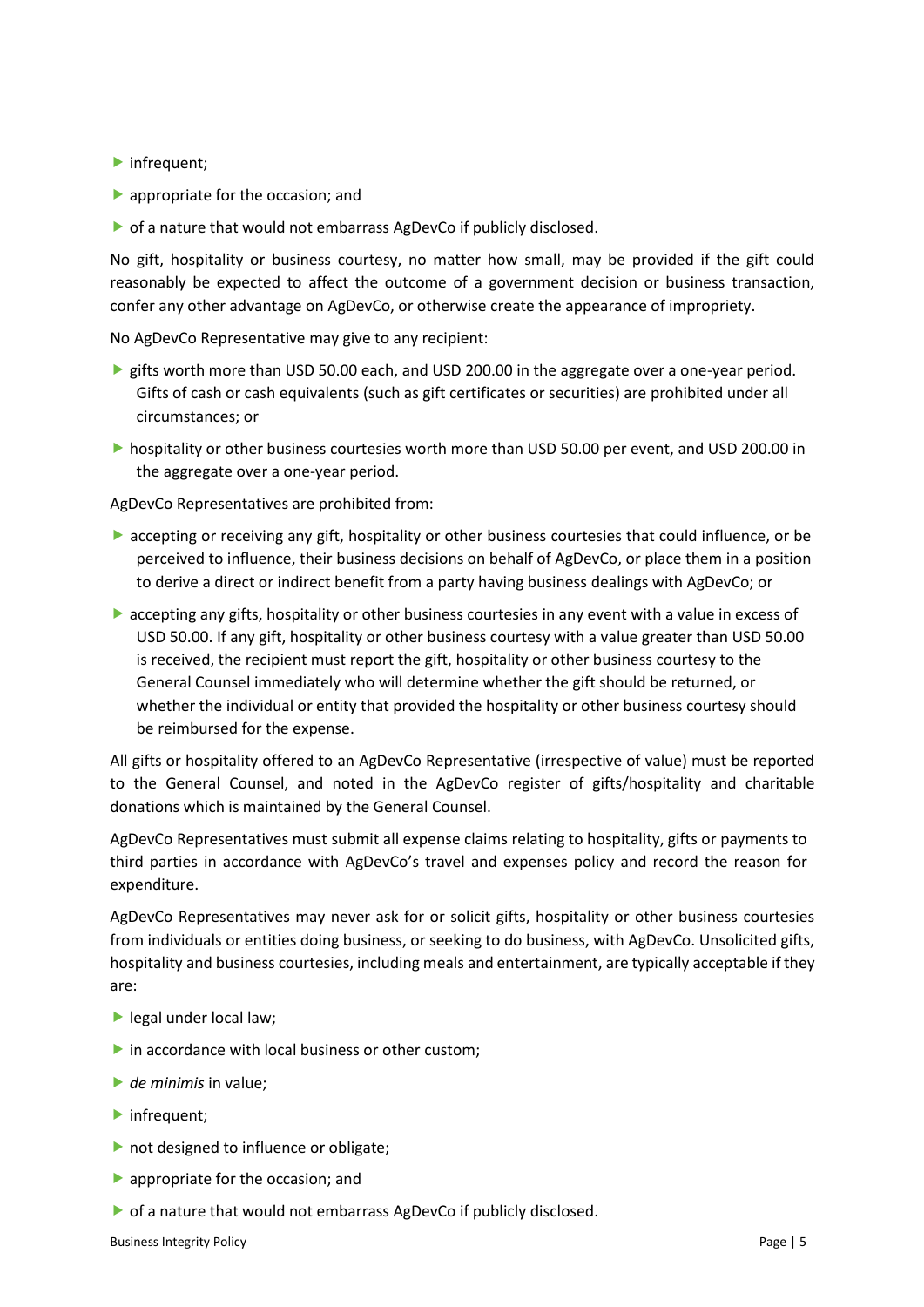Gifts of cash or cash equivalents (such as gift certificates or securities) are prohibited under all circumstances.

### **5. Charitable Donations**

Whilst individuals may of course make charitable donations in a personal capacity, charitable donations may not be made on behalf of AgDevCo without the prior approval of both (a) the Board of Directors; and (b) AgDevCo's funders (including The Foreign, Commonwealth & Development Office, BII and Norfund. When considering whether to approve the charitable donation, the Board will consider:

- $\blacktriangleright$  the intention behind the donation;
- $\blacktriangleright$  the public perception regarding the donation; and
- $\blacktriangleright$  the applicable legal and regulatory environment.

All charitable donations must be accurately recorded in AgDevCo's register of gifts/hospitality and charitable donations and a receipt required from the recipient.

Charitable donations may never be made on behalf of AgDevCo as part of an exchange of favours with any Public Official or person in the private sector, even if the recipient organisation is a legitimate charity.

### **6. Political Contributions**

Political contributions on behalf of AgDevCo to political candidates, political parties and political party officials are prohibited. This prohibition covers contributions of any kind, including cash, loans, gifts, membership fees and all other non-cash contributions, including in-kind contributions such as office supplies, the use of office space, and other non-cash items or services.

AgDevCo Representatives may not agree to any request for a political contribution on behalf of AgDevCo. Neither may they cause AgDevCo to make payments to lobbying firms, charities, agents, contractors or others as a way of circumventing the ban on political contributions.

The prohibition on AgDevCo political contributions is not intended to prevent AgDevCo Representatives from engaging in approved lobbying activities for the benefit of AgDevCo, or restrict the right of AgDevCo Representatives to make personal political contributions or otherwise participate in personal political activities on their own time and using their own resources.

# **C. CRIMINAL ACT OF FACILITATION OF TAX EVASION**

### **1. Policy Statement**

Tax evasion is a serious criminal offence and increases the costs and compliance burdens of all taxpayers. AgDevCo will not engage in any activity which evades tax or facilitates or may facilitate the evasion of tax by any person. It does not matter whether the taxes are UK taxes, are due in a country where an AgDevCo subsidiary is located, or are due to another overseas fiscal authority.

When AgDevCo enters into written contracts for services with third parties, it will ensure that wording is incorporated in the relevant contract to require adherence to this Policy, in order to comply with tax laws, such as the UK's 2017 Criminal Finances Act. In this Policy, a "**third party**" is any individual or organisation that AgDevCo or its Representatives comes into contact with during the course of its/their work, and includes actual and potential investees and clients, customers, suppliers, distributors,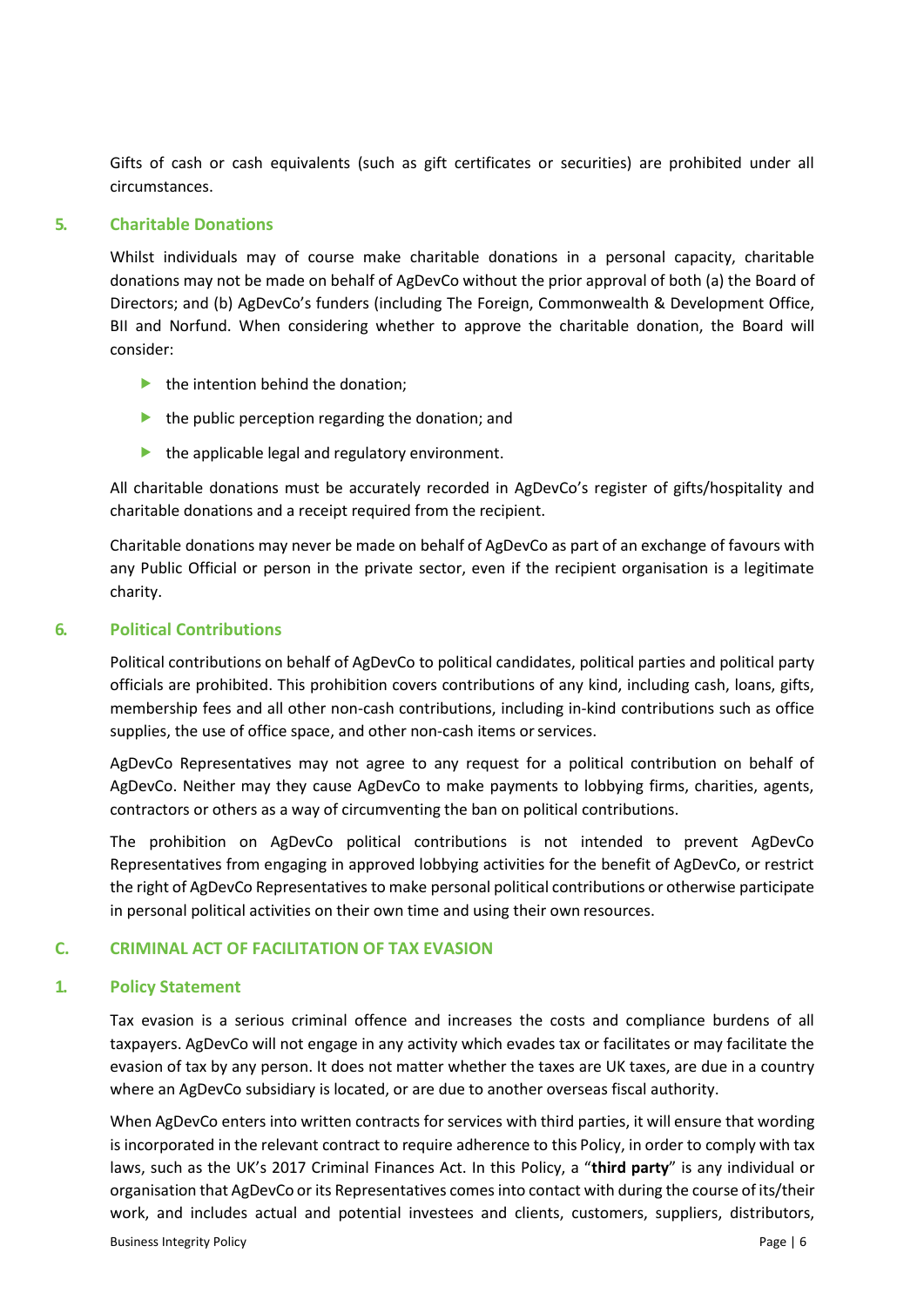business contacts, agents, advisers, and government and public bodies (including politicians and political parties) and their advisers, representatives and officials.

Specifically, AgDevCo expects all Representatives to take steps to ensure that they are not facilitating others to commit tax evasion, either in the UK or overseas. This includes not participating in transactions where tax evasion by a third party is suspected. AgDevCo will question and decline business where there are any grounds for suspicion.

All cases of suspicion in relation to future or existing business, contracts or investments should be first reported to AgDevCo's Finance Director and/or General Counsel (or, if not practicable, to any other relevant contact referred to in AgDevCo's Whistleblowing Policy) before making any decisions in relation to existing business relationships or committing AgDevCo to invest or transact in the manner proposed.

AgDevCo can face criminal sanctions (including unlimited fines) and potentially suffer significant reputational damage if it fails to take appropriate steps to prevent Representatives facilitating tax evasion. AgDevCo takes its legal responsibilities very seriously.

AgDevCo expects all parties acting with it or for it (specifically its employees, consultants, counterparties and investees), to adopt a similarly robust approach.

### **2. Prohibition of Tax Evasion**

It is prohibited for AgDevCo or any of its Representatives (or for someone on its/their behalf) to:

- $\blacktriangleright$  engage in any form of facilitating tax evasion;
- **aid, abet, counsel or procure the commission of tax evasion by another person;**
- $\blacktriangleright$  fail to promptly report any request or demand from any third party to facilitate tax evasion, or any suspected tax evasion by another person, in accordance with this Policy;
- **P** engage in any other activity that might lead to a breach of this Policy; or
- threaten or retaliate against another individual who has refused to commit a tax evasion offence or who has raised concerns under this Policy.

### **3. What is tax evasion and what is the facilitation of tax evasion?**

Forthe purposes of Part C of this Policy, "**tax evasion**" meansthe deliberate and dishonest use of illegal practices in order not to pay the right amount of tax, whether in the UK or any other applicable jurisdiction. Tax evasion requires an element of fraud, which means that there must be deliberate action, or omission, with a dishonest intent.

Tax evasion is not the same as tax avoidance or tax planning. Tax evasion involves deliberate and dishonest conduct. Tax avoidance is not illegal and involves taking steps (within the law) to minimise tax payable or maximise tax reliefs.

Under the UK's Criminal Finances Act 2017, a separate criminal offence is automatically committed by a company where the tax evasion is facilitated by a person acting in the capacity of an 'associated person' to that company. For the offence to be committed, the associated person must deliberately and dishonestly take action to facilitate the tax evasion by the taxpayer. The company does not have to have deliberately or dishonestly facilitated the tax evasion itself; the fact that the associated person has done so creates liability for the company.

The following is a list of red flags which may raise concerns relating to tax evasion if encountered whilst working for AgDevCo (and which should be reported to the contacts named in section C3 of this Policy).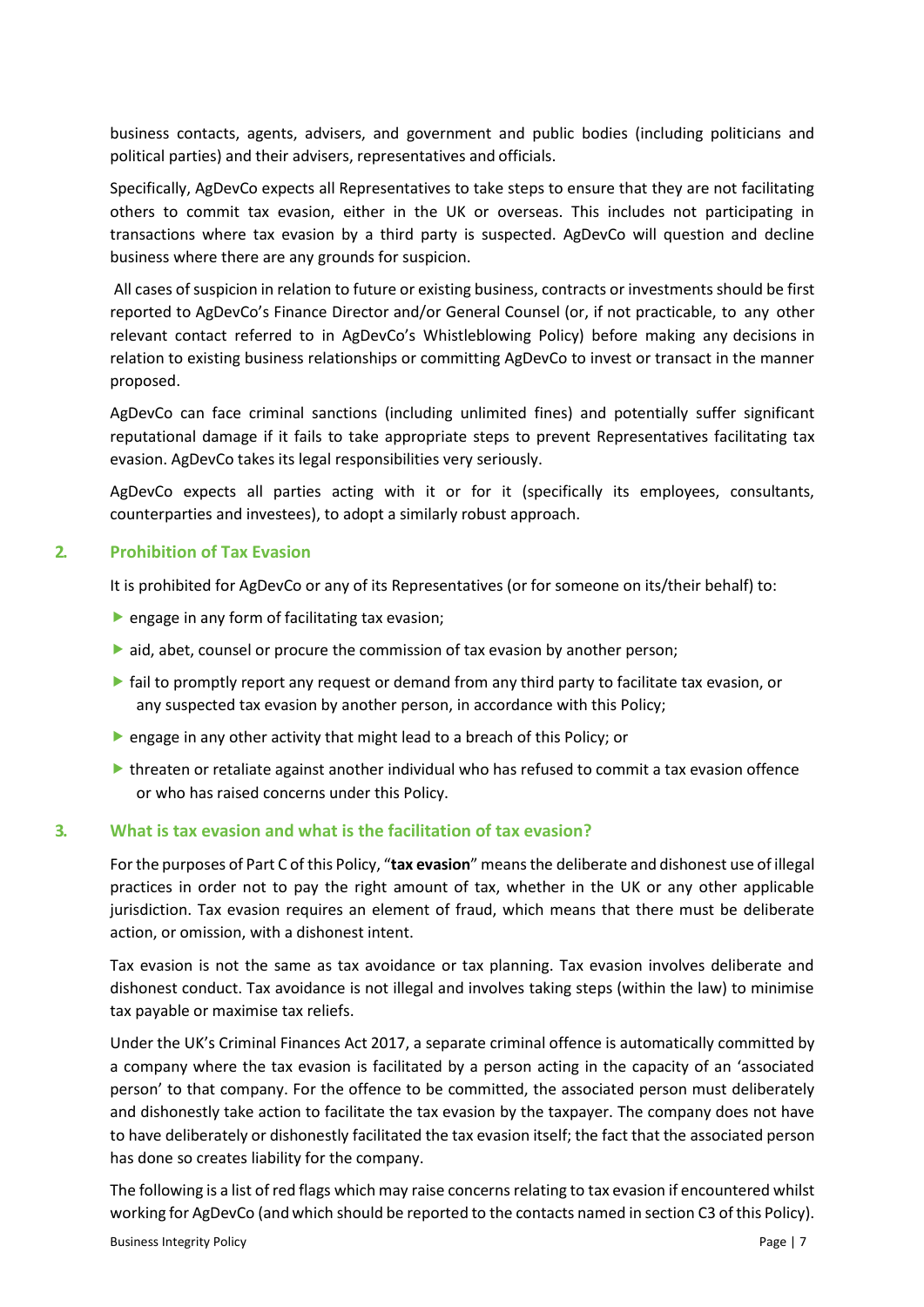The list is not intended to be exhaustive and is for illustrative purposes only:

- You become aware, in the course of your work, that a third party has made or intends to make a false statement or deliver a false document relating to tax;
- ▶ You become aware, in the course of your work, that a third party has deliberately not filed an accurate tax return;
- You become aware, in the course of your work, that a third party has failed to disclose income or gains to a taxation authority;
- You become aware, in the course of your work, that a third party has set up or intends to set up a structure, or is diverting funds deliberately to try illegally to hide income, gains or assets from a taxation authority;
- ▶ You become aware, in the course of your work, that a third party is hiding beneficial ownership and taxable assets illegally from a taxation authority;
- You become aware, in the course of your work, that a third party has deliberately failed to register for VAT (or the equivalent in a jurisdiction outside the UK) or failed to account for VAT, or otherwise failed to record transactions in accounting records by transacting in cash;
- ▶ You become aware, in the course of your work, that a third party working for AgDevCo as an employee asks to be treated as a self-employed contractor, without any changes to their working conditions;
- ▶ You become aware or else suspect that an individual employed by AgDevCo as a self-employed contractor is or has the hallmarks of being an employee;
- A third party requests that payment is made to a country or geographic location different from where the third party resides or conducts business;
- A third party to whom AgDevCo has provided services requests that their invoice is addressed to a different entity, where we did not provide services to such entity directly;
- A third party requests payment for an invoice in an amount that is different to the amount specified on the invoice;
- $\triangleright$  A third party requests that payment for an invoice is made to a different payee other than that on the invoice, or else varies the payment details to that on the invoice;
- A third party insists on the use of side letters or refuses to put terms agreed in writing or asks for contracts or other documentation to be backdated;
- A third party requests or requires the use of an agent, intermediary, consultant, distributor or supplier that is not typically used by or known to us;
- You notice that we have been invoiced for a fee payment or commission that appears too large or too small, given the service stated to have been provided;
- You notice that an expense claim has been falsified that may also have a knock-on effect of evading tax;
- You notice that a third party has deliberately overstated group cross-border intercompany charges where this may impact the corporation tax due.

#### **4. Reporting**

Tax evasion and the facilitation of tax evasion are criminal acts. AgDevCo expects all of its employees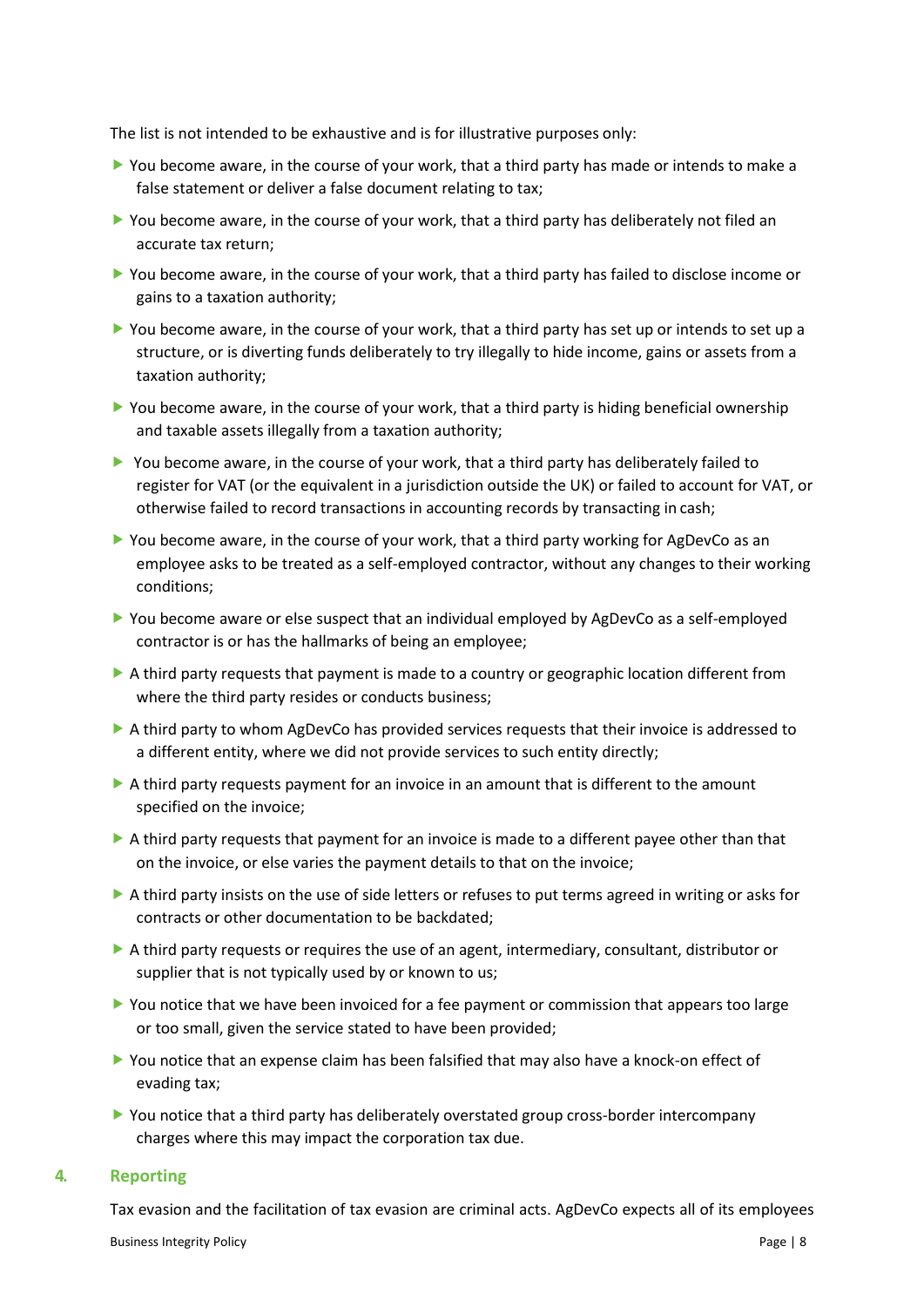to report actual or suspected non-compliance with this Policy (whether by AgDevCo, a Representative or a third party) to the Finance Director and/or General Counsel (or, if not practicable, to any other relevant contact referred to in AgDevCo's Whistleblowing Policy) at the earliest possible stage

For the purposes of his/her employment, an employee will be considered to have committed a serious offence if:

- he/she undertakes tax evasion or knowingly facilitates tax evasion whilst acting in his/her capacity as an employee; or
- he/she becomes aware that another Representative or a third party has undertaken or is in the process of undertaking tax evasion or facilitating tax evasion, and he/she fails to report it.

If there is uncertainty about whether a particular act constitutes tax evasion, it should be raised with AgDevCo's Finance Director and/or General Counsel as soon as possible without fear of recrimination. A deliberate failure to report suspected tax evasion, or "turning a blind eye" to suspicious activity could amount to criminal facilitation of tax evasion.

## **D. GENERAL**

## **1. Whistleblowing**

Any AgDevCo Representative who becomes aware of a potential violation of this Policy or the Anti-Bribery Laws or tax laws or other applicable laws should report the matter to the General Counsel, Finance Director or Keith Palmer (Chair and Non-Executive Director of AgDevCo's Board of Directors) or otherwise pursuant to AgDevCo's Whistleblowing Policy. The report should be made as soon as possible upon the Representative becoming aware of the potential violation.

Please refer to AgDevCo's separate Whistleblowing Policy for more details as to how a whistleblowing report should be made and the protections granted to whistleblowers.

### **2. Policy Development and Implementation**

The Board of Directors (represented by its Chair, Keith Palmer) has overall responsibility for the development and implementation of this Policy. This responsibility extends to ensuring the existence of appropriate training for AgDevCo Representatives.

This Policy does not form part of any employee's contract of employment and may be amended at any time. This Policy shall be reviewed and, if necessary, updated annually.

Training on this policy is provided as part of the induction process for all new joiners. Regular 'refresher' training is provided on an annual basis.

Compliance with the Policy shall be audited by the Board at least every two years. Such auditing should include a general evaluation of the Policy's operation, including the identification of potential improvements to the Policy or related procedures and an assessment of the business integrity risks faced by AgDevCo (including the effectiveness of the Policy and related procedures in addressing these risks). It also should include a review of documentation relating to interactions with AgDevCo's Business Partners. Reports of the compliance audits should be retained by AgDevCo for a period of five years.

The General Counsel maintains a register of matters reported under this policy and reports to the Board of Directors on the compliance with this policy on an annual basis.

The Board would welcome comments from AgDevCo Representatives regarding the Policy and suggestions for improvements.